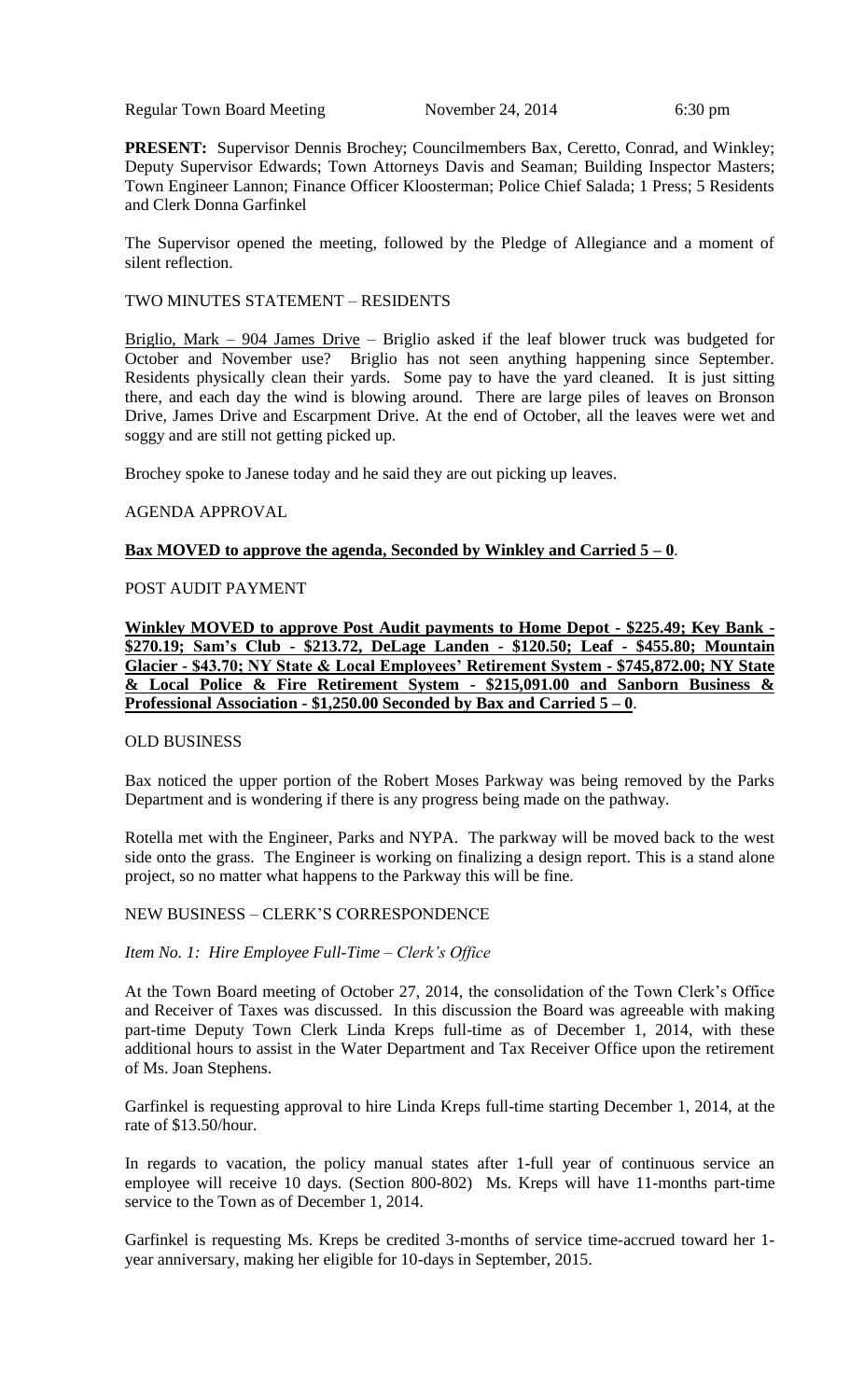Full-time employees are eligible to participate in the medical insurance plan on the first day of the month following 60-days of employment. (Section 800-808) With Ms. Kreps completing 11 months of employment the Clerk is requesting the Town Board waive this requirement and allow health insurance beginning December 1, 2014.

Brochey requested this be discussed in Executive Session.

*Item No. 2: Deputy Tax Receiver Authorization To Be Signer*

Effective December 1, 2014, please authorize First Niagara Bank to remove Joan Stephens as signer for the Town of Lewiston Tax Account. By law, the duties of Tax Receiver default to the Deputy Darlene Norwich are requesting authorization to be the signer for the tax account.

### **Winkley MOVED to remove Joan Stephens as the signer to the Town of Lewiston Tax Account, and appoint Darlene Norwich as the signer, Seconded by Bax and Carried 5 – 0**.

### *Item No. 3: Deputy Tax Receiver Request*

The following memo was submitted by Deputy Tax Receiver Darlene Norwich:

As you are aware, Joan Stephens, the current Tax Receiver is retiring on November 26, 2014. On December 1, 2014, I will be taking over the duties of both Water Clerk and Tax Receiver with no trained help. Where there were two (2) experienced full-time employees for these jobs for over 30-years, there will now be one (1) with, hopefully, two (2) part-timers that I will need to train while also performing these duties.

I am requesting a \$5,000 stipend to complete all of the tasks asked, to the best of my ability with the inexperienced help being given.

Past practice has shown that when adversity in a department has been realized a raise or stipend was given i.e.: when there was an interim Building Inspector, Sandra VanUden was given a raise to cover extra duties and responsibilities; Kevin Payne was given a raise as Acting Highway Superintendent before the appointment of the current Superintendent; Linda Johnson was given a raise when appointed Assessor; and Donna Garfinkel was given a raise when appointed Acting Town Clerk. I humbly request the same consideration.

Brochey requests this be discussed in Executive Session.

# SUPERVISOR BROCHEY

#### *Liaison Report*

The following letter was submitted.

The members of the Town of Lewiston Water Department request permission to switch the Christmas holiday. This has been discussed with all employees and all agree that instead of having December  $24<sup>th</sup>$  and  $25<sup>th</sup>$  off, the Water Department requests permission to take December  $25<sup>th</sup>$  and  $26<sup>th</sup>$  off.

Seaman said any bargaining contract, in regards to holidays, needs to be signed-off by unions. Davis had spoken to Ritter to tell him there just needs to be a sign-off.

Winkley questioned if a Memorandum of Understanding needs to be signed, stating that it is for this time only. Seaman said it was.

# **Winkley MOVED to accept the change, on the condition there is an MOU signed by the**  unions stating that this is for this time only, Seconded by Bax and Carried  $5 - 0$ .

#### *December Final Audit Meeting*

In past years the Board scheduled the Final Audit meeting as close to the end of year as possible. With the new system in place this doesn't need to be done.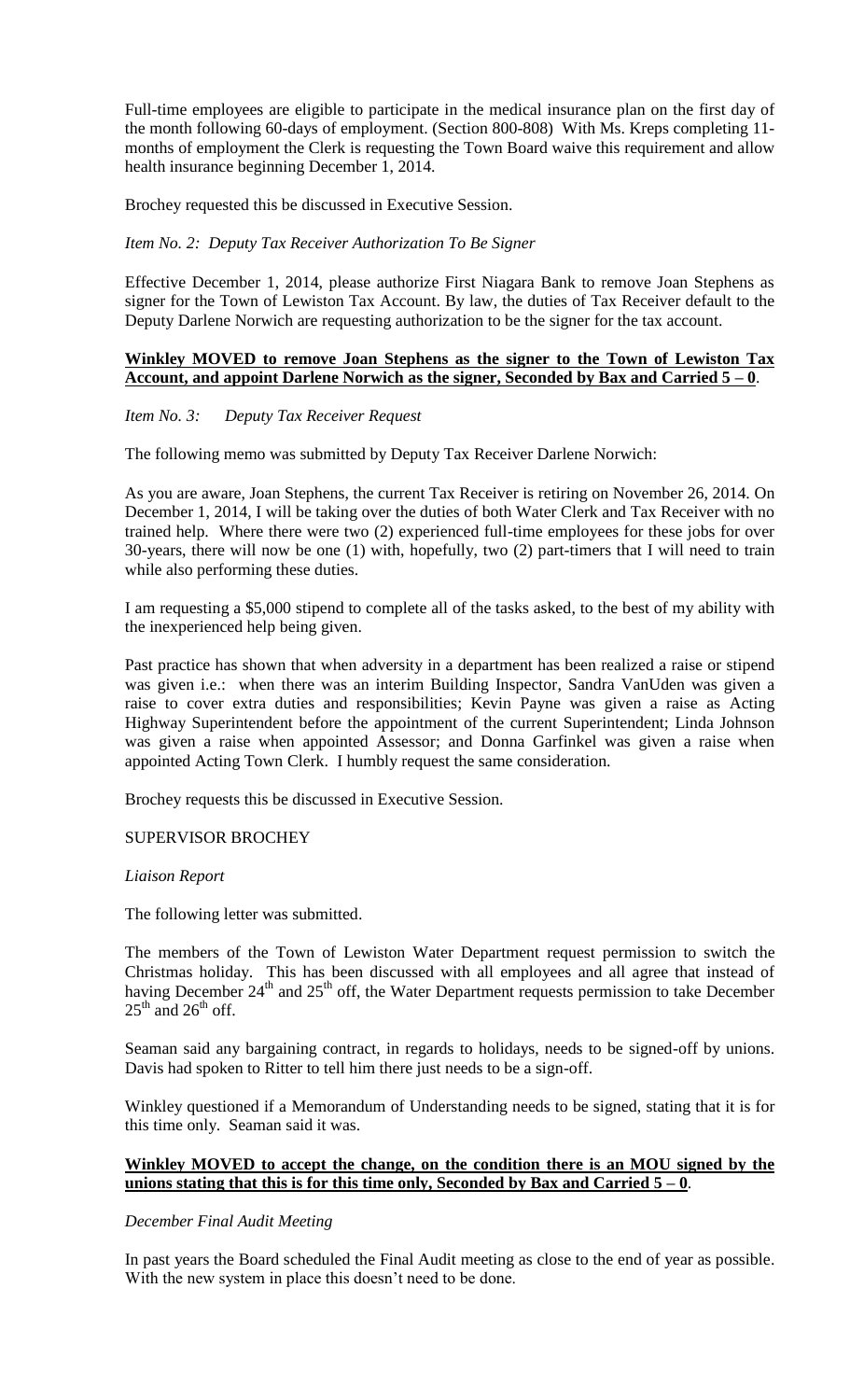# **Winkley MOVED to schedule the Final Audit meeting and the Town Board meeting for December 22, 2014 at 6:30 pm, Seconded by Conrad and Carried 5 – 0**.

It was suggested setting the Re-organizational meeting.

# **Winkley MOVED to schedule the 2015 Reorganization Meeting for Monday, January 5, 2015 at 6:00 pm, Seconded by Conrad and Carried 5 – 0**.

*Town Board Liaison Appointments* 

Tabled until the 2015 - Reorganization Meeting.

*Legal*

Davis requested discussing a disputed invoice in Executive Session, to bring Councilwoman Ceretto up to date.

### *Engineering*

Lannon distributed his November Project Status report.

Lannon is awaiting a response from NYS Parks to see if they will allow the Town to proceed with installation of the storm sewer concurrently with the demolition of the existing buildings at Joseph Davis State Park.

Report on file in the Town Clerk's Office.

#### *Finance*

Currently the Town has two savings accounts at Key Bank and only one is needed. These accounts are for the flex account dollars. Kloosterman would like to change Account 1592 to a checking account called Town of Lewiston Benefits. Money currently in the savings account will be transferred to TOL Savings 3826.

# **Bax MOVED to authorize the Director of Finance to change account 1592 from a savings to a checking account named Town of Lewiston Benefits, for HRA and Flex Money, with current money in account 1592 being transferred to account 3826, Seconded by Winkley and Carried 5 – 0**.

In regards to the electronic Sanborn Sign, the Board gave authorization to present this to the Host Committee for Greenway dollars. What was approved at the Greenway Commission meeting was not the electronic sign; therefore the requested dollars are much less than needed. Kloosterman believes this needs to go to the Greenway Commission again.

# **Bax MOVED to authorize Kloosterman and Rotella to go before the Greenway Commission for the electronic Sanborn Sign project, Seconded by Ceretto and Carried 5 – 0**.

### COUNCILMAN BAX

As the liaison to the Highway Dept. Bax is glad Lewiston was spared the storm of last week.

Highway Superintendent Janese asked Bax to apologize for him for being unable to attend this evening. He reported limbs down on three different roadways.

Bax did text Janese regarding the leaf complaint from the resident on James Drive. Janese vows to get to it.

### *NYS DOT Snow and Ice Agreement*

Bax said the Agreement is executed yearly with the State for reimbursement.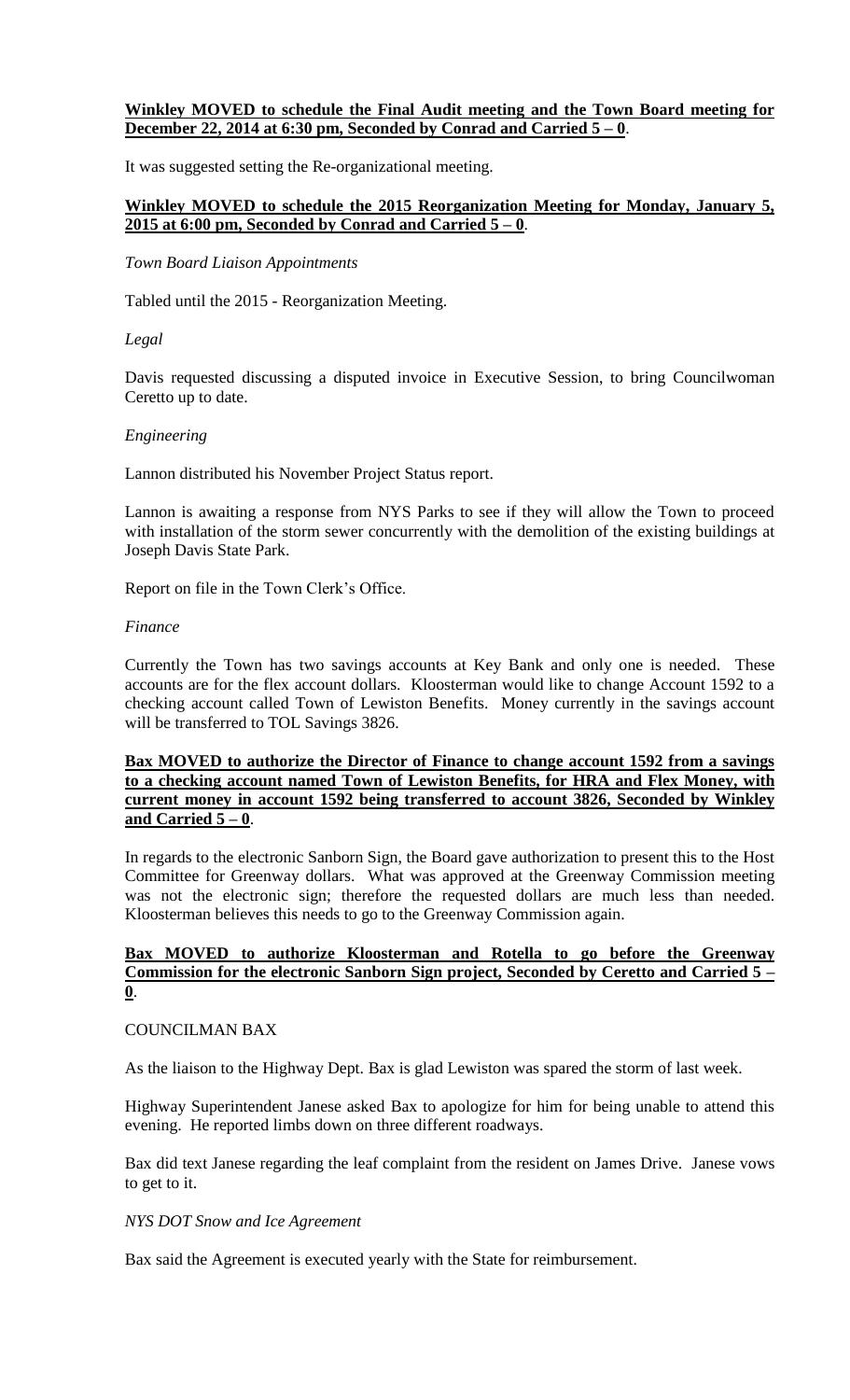# **Bax MOVED to authorize the Supervisor to sign the NYS DOT Snow and Ice Agreement pending approval of the Attorney, Seconded by Conrad and Carried 5 – 0**.

# *Becken Farms – Ditch Cleaning Request*

A letter was received from Ronald Becken requesting the cleaning of a 30 foot ditch. It is unclear to Bax if this is part of the Towns drainage system.

Masters said the project was started last Spring. Becken only works there a day or two at a time. There is a 30-foot strip along the ditch that Becken did not farm on. Becken is saying he lost \$4,000 worth of crop land because the project was never completed for him to plant. The first 600 feet of the ditch was cleaned, the remaining half mile was never completed.

Winkley believes the Board authorized this to be cleaned.

Bax will bring this to Janese's attention again, asking him to complete this. Masters said there are no weather restrictions on this type of work.

# COUNCILWOMAN CERETTO

Ceretto wished all a Happy Thanksgiving.

### COUNCILMAN CONRAD

Conrad presented the following Local Law to the Board:

A Local Law Abolishing the Office of Receiver of Taxes and Assessments and Transferring All Powers and Duties of that Office to the Office of the Town Clerk**.**

Be it enacted by the Town Board of the Town of Lewiston as follows:

### **Section 1. Purpose.**

The purpose of this law is to abolish the Office of Receiver of Taxes and Assessments in the Town of Lewiston and to transfer all the powers and duties of that office to the Office of the Town Clerk of the Town of Lewiston.

# **Section 2. Authority**.

This law is enacted pursuant to Municipal Home Rule Law Section 10 and supersedes the provisions of the Town Law, Article 3, Section 20(1) (a) as it pertains to the Office of Receiver of Taxes and Assessments.

#### **Section 3. Abolition of Office and Transfer of Powers and Duties.**

The Office of Receiver of Taxes and Assessments in the Town of Lewiston is hereby abolished. The powers and duties of the Receiver of Taxes and Assessments are hereby transferred to the Office of the Town Clerk of the Town of Lewiston.

# **Section 4. Mandatory Referendum.**

This law is subject to a mandatory referendum and shall be submitted for the approval of the qualified voters of the Town of Lewiston at a special election. The date of such special election shall be fixed by resolution of the Town Board and shall not be less than 60 days after the adoption of this law.

# **Section 5. Effective Date.**

This law shall be effective immediately upon the filing of the law with the Office of the Secretary of State after the affirmative vote of a majority of the qualified voters voting at the aforesaid election.

# **Conrad MOVED to present the above Local Law, Seconded by Winkley and Carried 5 – 0**.

Seaman explained the process. First, a Public Hearing is held allowing residents to speak on the Local Law. The Board then votes and adopts the Local Law. If adopted, it then goes to referendum and a Special Election is held.